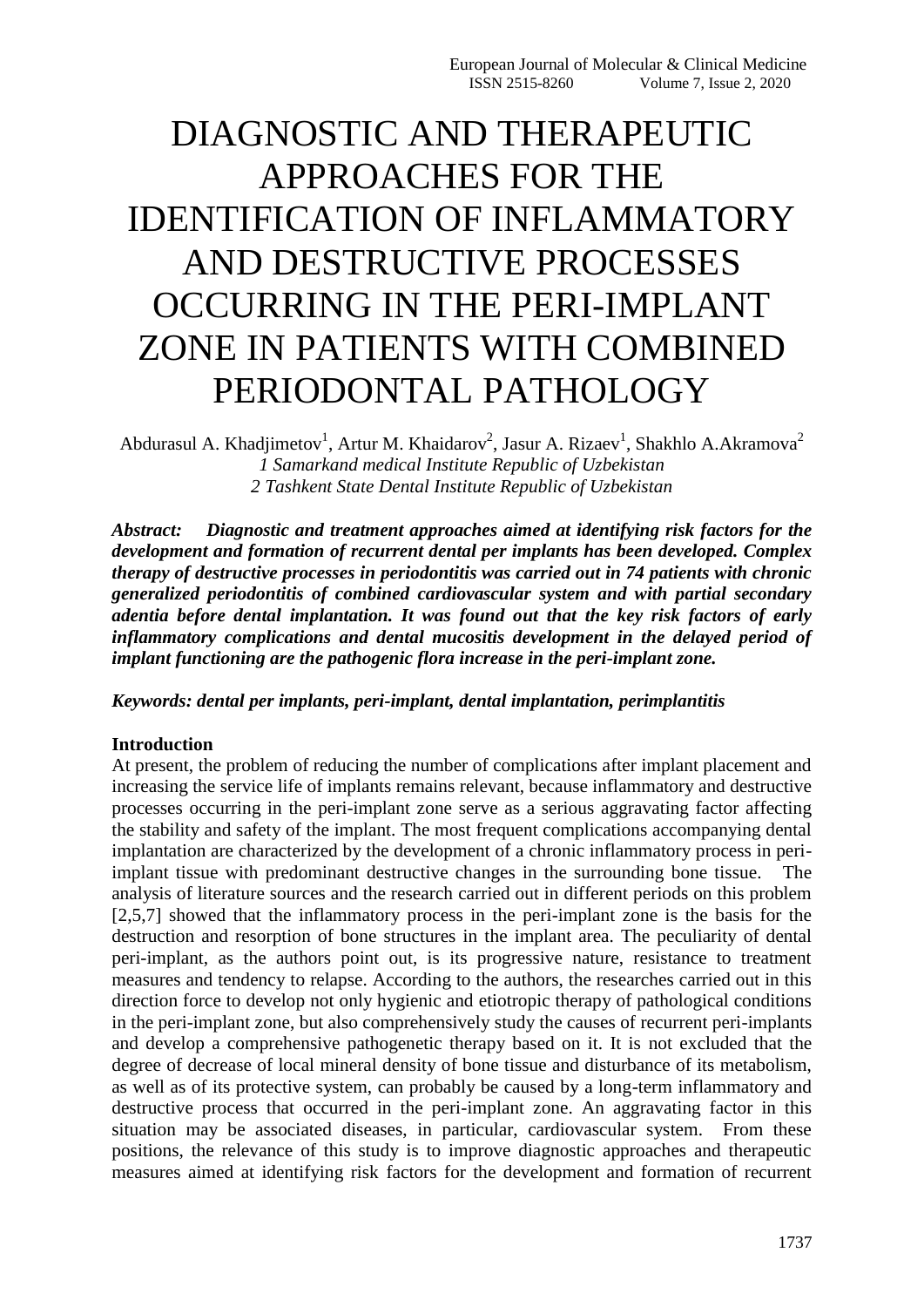dental peri-implants. This study is aimed at solving this problem.

### **Research material and methods**

Clinical and laboratory tests were conducted in 74 patients, including 74 patients: I - group (14 patients) with chronic generalized periodontitis of medium severity, II - group (26 patients) with chronic generalized periodontitis of the cardiovascular system combined with cardiovascular system disease and III - group (34 patients) with chronic generalized periodontitis of the cardiovascular system combined with cardiovascular system disease with partial secondary adenitis with (absence of 1-2 teeth, duration of the defect in the tooth rows up to 1 year), to dental implantation. Besides, II- group of patients received the traditional medical-prophylactic complex before dental implantation; III- group of patients received the medical-prophylactic complex developed by us for prophylaxis and treatment of chronic inflammatory-destructive processes in periodontium and prevention of cardiovascular pathology. This decision was made jointly with cardiologists. To reduce the risk of cardiovascular disasters, a hypolipidemic drug Atorvastatin (KRKA, Slovenia), anaerobocidal metronidazole in combination with chlorhexidine in the form of a gel, probiotics latobacterim and bifudobactrim were used. To prevent the processes of destruction and resorption of bone structures in the implant area, an additional course of glucosamine sulfate and sodium chondroitin sulfate (Theraflex®, Sagmel, Inc., USA) was administered. The preparation was administered orally according to the following scheme: 2 capsules per day containing 1500 mg of glucosamine sulfate and 1200 mg of chondroitin sulfate, regardless of the meal, with a small amount of water. The recommended duration of treatment was up to 3 months, but patients were examined before dental implantation, at 14 after traditional and complex therapy.

This comprehensive treatment approach for patients with combined pathology was carried out 14 days before dental implantation in order to eliminate chronic inflammation foci in the peri-implantation tissues and to prevent both recurrence and development of destructive processes in the alveolar bone in the peri-implantation area. To ensure the medicinal effect on all components of pain response (sensory, psycho-emotional, vegetative and motor) we used combined pain relief, which included local anesthesia and sedative premedication by oral application of relaxium solution at the rate of 0.03 mg / 1 kg of patient's body weight. All patients were sent for a consultation with a cardiologist to get a conclusion about the possibility of surgical stage of dental implantation. General clinical, radiological, functional and laboratory methods of examination were used for examination of patients at the preoperative stage. Also in this work we used a computer tomography located in the X-ray department of private medical firm "DIOR", "HiSpeed DX-I Plus" produced by General Electric with the software "Dento Scan" and the following technical parameters. Together with the cardiologists and the conclusion of the radiation diagnostics physician, the decision was made on the possibility of performing intraosseous dental implantation in patients with cardiovascular pathology. The examination was preceded by a five-minute rest of the patient in a lying position and in a quiet room. Blood pressure was measured on both hands. Each arm was measured 2-3 times. If the readings differed, the highest value was recorded in the examination report. To detect possible atherosclerotic lesions of blood vessels and disorders of the blood coagulation system, at the planning stage of intraosseous dental implantation surgery, we conducted a study of the hemostasis system.

 To determine the intensity of pathological processes the resorption was determined by the level of osteomatrix destruction products - collagen type 1 decomposition fragments (P-Cross-Laps) in oral fluid, the state of bone formation was judged by the blood content of osteocalcin (OC) synthesized by osteoblasts, alkaline phosphatase and homocysteine by immunoenzyme method using BioChemMac reagent kits (Russia). Oral fluid was taken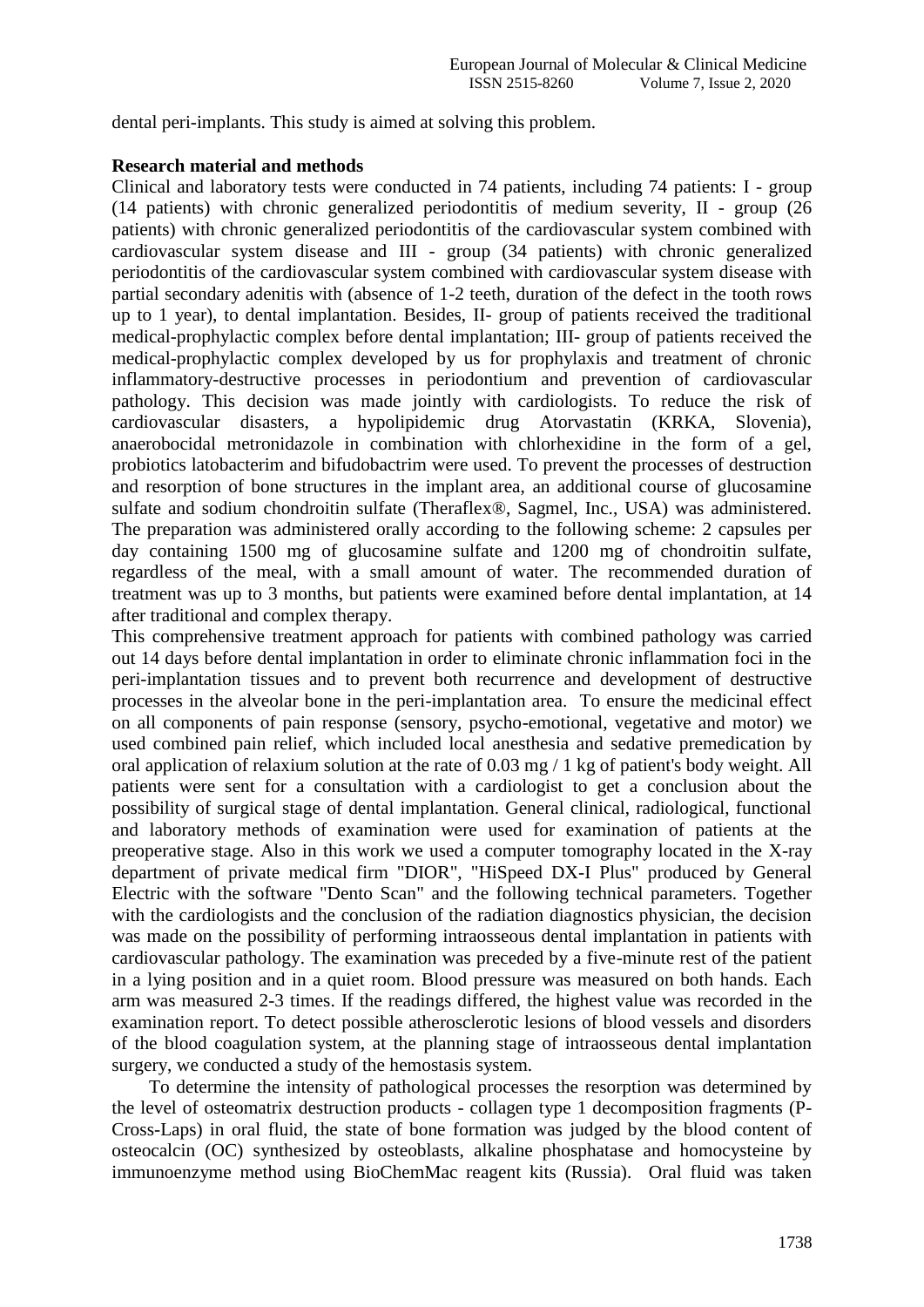between 8-9 a.m., strictly on an empty stomach, until teeth were cleaned by spitting in sterile measuring tubes. Samples containing oral fluid were centrifuged for 10 minutes before use to determine elastase activity. Determination of elastase activity in oral fluid was carried out according to the method proposed by Gun-Hwan and Kim-Hyun and modified by the Department of Clinical Microbiology of EE "VGMU" (K. Morihara., H Tsuzuki, 1977). The result was expressed in optical units (Eo ) calculated as the difference between the optical densities of the prototype samples and their corresponding countermeasures. The statistical processing of the obtained data was carried out with the use of variation statistics, calculation of the arithmetic mean, degree of freedom of the arithmetic mean The reliability of differences between the mean values of the groups under study and control groups was determined by the Student's t-criterion.

#### **Research results and discussion**

 Our previous studies have shown that chronic inflammatory-destructive changes in the periimplant zone in patients with chronic generalized periodontitis of the cardiovascular system combined with cardiovascular disease are caused by periodontal infection consisting of 6-7 periodontopathogenic bacteria. To them we have included A. actinomycetemcomitans, Porphyromonas gingivalis, Prevotella intermedia, Fusobacterium necrophorum, Treponema denticola and Eikenella corrodens, which according to our data have their own pathogenic effect on periodontal tissue in this contingent of patients. Our microbiological studies using PCR method showed the presence of higher values of Porphyromonas gingivalis and Aggregatibacter actinomycetemcomitans on the developed around the inflammatory periodontal focus, especially in patients with the combined form of periodontal disease and cardiovascular system. Thus, DNA of Porphyromonas gingivalis (Pg) was found in 76% of patients in the first group, while in the second group it was equal to 89% and in the third group - to 92%. Aggregatibacter actinomycetemcomitans (Aa) was found in 71% of patients in the first group, in the second group - 80%, and in the third group - 89%. Also in the patients of the second group it was revealed DNA of Tannerella forsythensis (Tf) in 66% of cases, DNA of Tannerella intermedia in 62% of observations and DNA of Treponema denticola in 71% of cases. At the same time, the aggressive properties of the bacteria are caused by exposure to not only inflammatory but also destructive process in periodontal tissues. As it is known, these groups of microorganisms trigger a whole complex of mechanisms - invasion, adhesion, colonization of endotoxins, enzymes and other antigenic complexes that initiate both inflammatory and destructive process. Studies [1,6] show that toxins from the above pathogens may persist for a long time in the body and cause systemic or local inflammatory reactions in the cardiovascular system. In addition, the chronization of this process may adversely affect the functioning of orthopedic superstructures on implants and eventually lead to the loss of the supports (implants) themselves. Preventing this complication is possible by using not only anti-inflammatory drugs, but also taking into account the combination of periodontal pathology with the cardiovascular system to use comprehensive therapy in the preparation of patients for dental implantation.

As can be seen from the presented research results (Table 1), in patients with chronic periodontal disease without concomitant pathology, oral fluid elastase activity was  $0.017 \pm$ 0.02 O.P. units. This index in patients with chronic generalized periodontitis of average severity of the combined disease of cardiovascular system was  $0,043\pm0,005$  units of O.P.L. In patients with CGP of the combined disease of cardiovascular system with partial secondary adentia with (absence of 1-2 teeth, duration of the defect in the dental rows up to 1 year), before dental implantation was equal to  $0.046\pm0.006$  SRP. Therefore, in patients with chronic generalized periodontitis combined with the pathology of the cardiovascular system, especially with adhesion, the activity of neutrophil elastase of oral fluid is statistically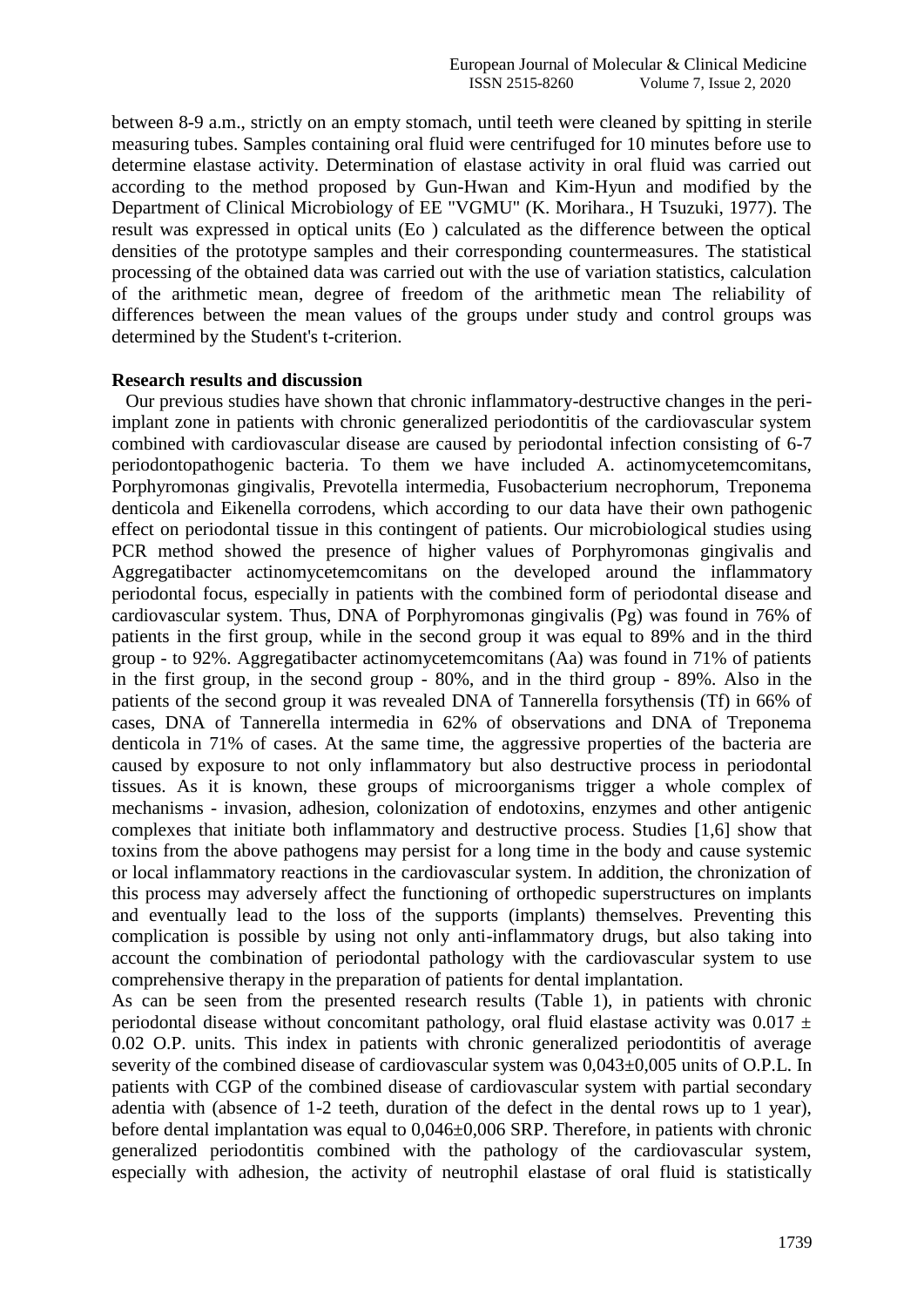significantly increased.

 It is known that in the process of destruction of the components of the extracellular matrix, in addition to neutrophil elastase, other groups of proteases are involved, primarily matrix metalloproteinases, which are the product of neutrophils (MMP-8, MMP-9) and macrophages (MMP-1). However, unlike serine proteases, matrix metalloproteinases are isolated into intercellular space in an inactive form. In order to realize their lithium potential, the protease parameters must be increased and their activity is induced by neutrophil elastase. Therefore, in addition to the direct elastolytic effect, neutrophil elastase in this situation indirectly affects the destruction of other components of the extracellular matrix (collagen, gelatin) by metalloproteinases. Based on the above, one of the tasks of our study was to study the nature of bone remodeling processes and assess the activity of destructive process in bone tissue in the peri-implant zone in preparation for dental implantation.

 The analysis of the study of bone metabolism showed that the average value of osteocalcine in the blood of patients with CGP combined cardiovascular pathology decreased by 18% relative to the group of patients with periodontal pathology. More pronounced changes were observed in patients with CGP combined cardiovascular pathology in the background of adentia. Different dynamics was noted for the products of destruction of osteomatrix in oral fluid, where its concentration exceeded the initial indexes in 1.5 times. The recorded increase in the average concentration of osteocalcine in saliva indicates an increase in the functional ability of the osteotopic series, which seems to indicate compensatory stress of the inflammatory process in bone tissue and activation of the resorption process in the peri-implant zone. Violation of bone remodeling was especially pronounced in patients with CGP combined with the pathology of the cardiovascular system in the background of adentia. Thus, this contingent of patients has the content of osteomatrix proteins in oral fluid.

was 0.0195+0.001pg/ml, which indicated the disintegration of collagen of the first type. From our point of view, the revealed changes in bone metabolism in the examined patients with combined pathology, where we observed changes in osteocalcin and P-Cross-Laps indices in the oral fluid, indicate the dominance of the resorption process in the alveolar bone over the process of its construction. The accumulation of P-Cross Laps in the oral fluid is undoubtedly associated with destructive changes in bone tissue in the peri-implant area. The revealed regularity gives all grounds to consider the increased concentration of P-Cross-Laps in the oral fluid as one of the risk factors for the development of inflammatory and destructive process in the area of osseointegrated implants and the emergence of dental periimplant.

 In studies [3,10] it is proved that the enzyme alkaline phosphatase is a marker of bone mineralization. This enzyme is expressed from osteoblasts in large quantities and is distributed mainly in cytoplasmic processes that are interwoven into the osteoid layer. The high activity of alkaline phosphatase is determined in young osteoblasts and the forming organic matrix and is considered as a system indicator of osteo formation. As osteoid is accumulated and mineralized, the activity of alkaline phosphatase decreases and then disappears, which makes it possible to judge the rate of mineralization of bone regenerate from the activity of alkaline phosphatase

Table 1: Rates of elastase and bone metabolism markers in patients with chronic generalized periodontitis with combined cardiovascular disease before and after therapy

| Indicators | l – group<br>$n = 14$ | $II - group$<br>$n=26$ | $III - group$<br>$n = 34$ |
|------------|-----------------------|------------------------|---------------------------|
|            | Before therapy        |                        |                           |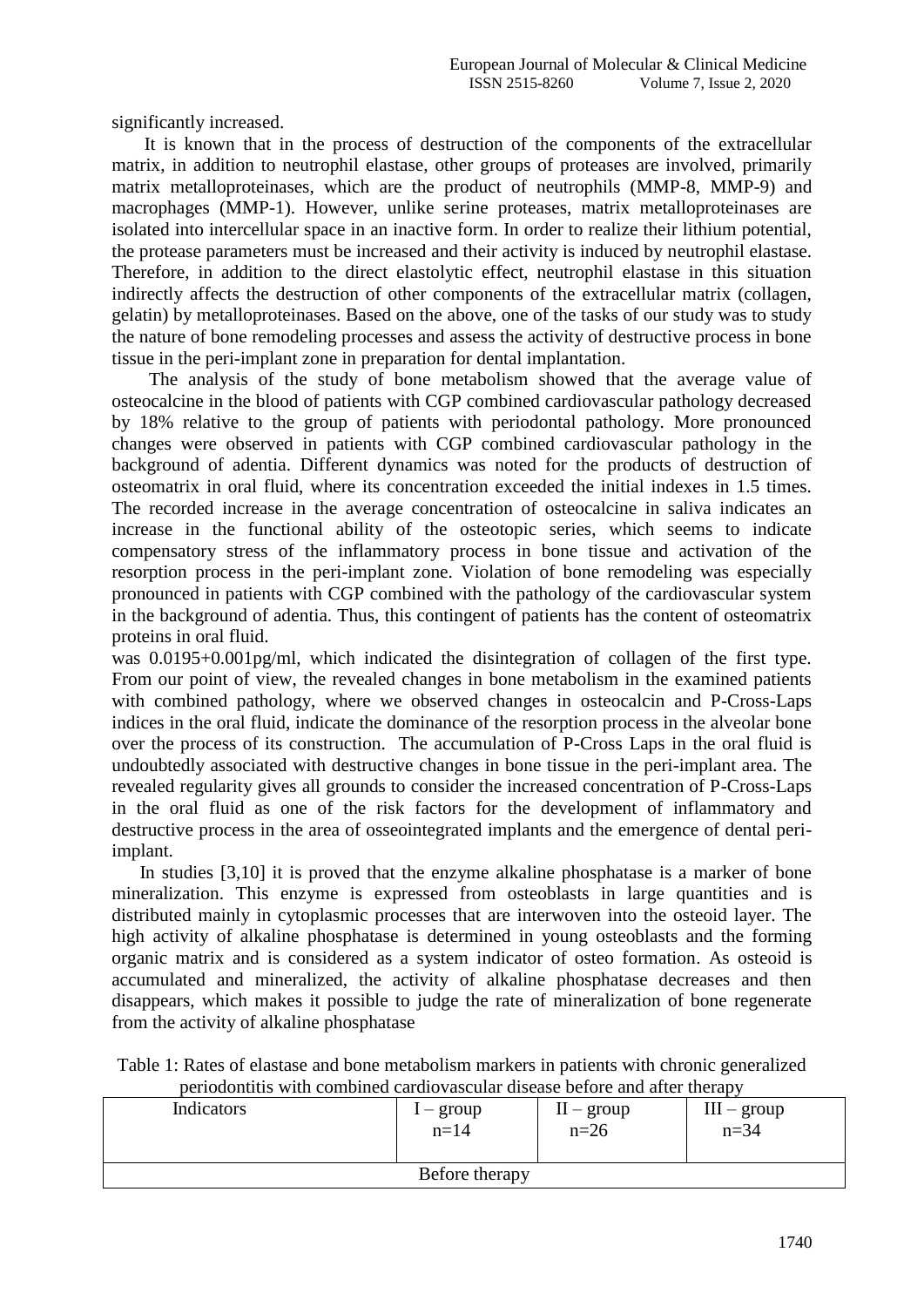| Neutrophilic Elastase Unit of op.                    | $0,017\pm0,002$    | $0,043\pm0,005*$    | $0,046 \pm 0,006*$   |  |
|------------------------------------------------------|--------------------|---------------------|----------------------|--|
| cit.                                                 |                    |                     |                      |  |
| Blood osteocalcine (OK) pg/ml                        | $1,15\pm0.09$      | $0,94\pm0,06$       | $0.92 \pm 0.07*$     |  |
| Osteomatrix in oral fluid (P-Cross-                  |                    |                     |                      |  |
| Laps) $pg/ml$                                        | $0,0126 \pm 0,001$ | $0.0189 \pm 0.003*$ | $0.0195 \pm 0.001*$  |  |
| Alkaline blood phosphatase Power<br>unit/l           | $24,34 \pm 1,67$   | $19,12\pm1,08*$     | $17,49 \pm 1,24*$    |  |
| Homocysteine content in saliva<br>$\mu M/l$          | $0,76 \pm 0.05$    | $1,64\pm0,12*$      | $1,96\pm0,14*$       |  |
| In 14 days                                           |                    |                     |                      |  |
| Neutrophilic Elastase Unit of op.<br>cit.            | $0,016 \pm 0,002$  | $0.039 \pm 0.005$   | $0.021 \pm 0.006$ ** |  |
| Blood osteocalcine $(OK)$ pg/ml                      | $1,12\pm0,08$      | $0,98 \pm 0,07$     | $1,09\pm0,05**$      |  |
| Osteomatrix in oral fluid (P-Cross-<br>Laps) $pg/ml$ | $0,0123\pm0,001$   | $0,0168 \pm 0,003$  | $0,0132 \pm 0,003**$ |  |
| Alkaline blood phosphatase Power<br>unit/l           | $23,27\pm1,13$     | $22,31 \pm 1,53$    | $26,03\pm1,33**$     |  |
| Homocysteine content in saliva<br>$\mu$ M/l          | $0,73\pm0,04$      | $1,23\pm0,08$       | $0.68 \pm 0.05**$    |  |

Note:  $*$  - reliability of differences with indicators of comparison group  $P < 0.05$ ;  $**$ - with indicators before and after therapy

 In the study of blood of patients with Cerebral Cordovascular System combined with the disease of cardiovascular system a decrease in the average indexes of total alkaline phosphatase was revealed and on average it was equal to 19.12±1.08 U/L vs. 24.34±1.67 U/L in the comparison group. A decrease of alkaline phosphatase index in blood in patients of Group III was noted, where it was 28% lower than the initial values, which in [4] opinion leads to slowdown of reparative regeneration.

 As it was mentioned above, we performed the generally accepted therapy and Complex treatment in the preoperative preparation of the examined patients before the dental implantation within 14 days allowed to estimate the character of changes in inflammatory and destructive processes in the field of implants. Thus, against the background of antiinflammatory therapy there were significant changes in neutrophilic elastase indices in blood in patients of Group III as compared to the comparison group. Similar dynamics was noted in relation to the indices of osteocalcine in blood and oral fluid of P-Cross Laps. The revealed regularity in the obtained research results after the corresponding therapy of patients with CGP combined with the disease of cardiovascular system gives all grounds to consider the decrease of osteocalcine concentration in the blood and P-Cross-Laps in the oral liquid as one of the preventive measures for the development of inflammatory and destructive process in the field of osteointegrated implants and cuppylation of dental peri-implant. Уровень щелочной фосфатазы в крови у обследуемых лиц II и III- групп на 14 день после традиционной и комплексной терапии повысилось, соответственно на 14% и33% при сравнение исходными показателями, что указывало на формирующемся органическом матриксе и остеообразования.

It is known that microcirculation disorder in the dental system develops against the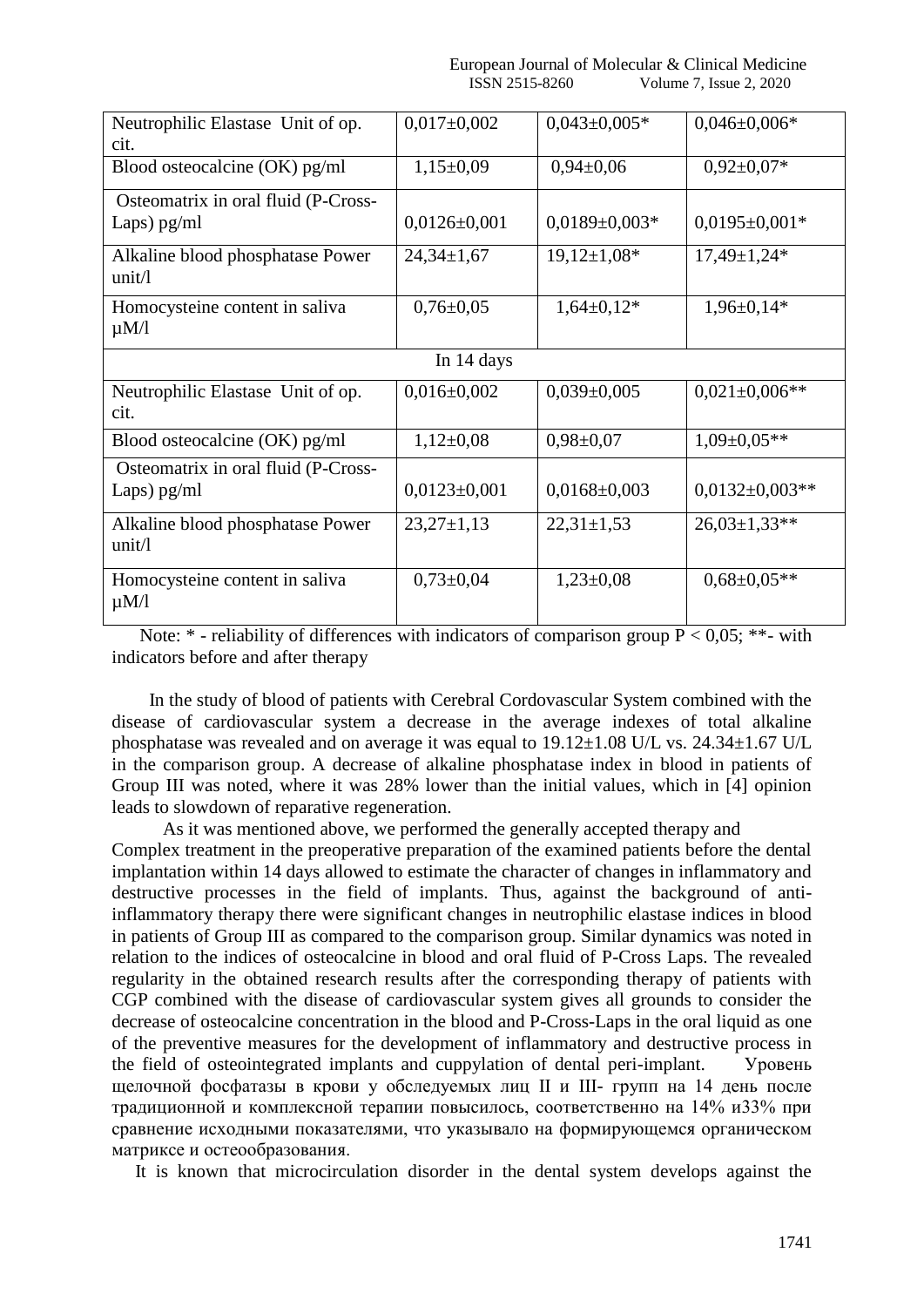background of chronic ischemia, which leads to trophic changes in periodontal tissues. One of the causes of blood flow disorders is hypercoagulability, which is created by activated clotting factors available not only in blood but also in saliva [8,9]. As the authors note, the procoagulants include homocysteine. The next task of our study was to study the nature of changes in the homocysteine content in mixed saliva in patients with cerebral palsy combined with the pathology of the cardiovascular system.

The analysis of the obtained results, presented in the table, showed that the concentration of homocysteine in mixed saliva in patients with cerebral palsy combined with the pathology of cardiovascular system (II-group) reliably exceeded the indicators obtained in patients with cerebral palsy without associated pathology in average 2.2 times. In patients of III-group the studied index exceeded the initial level in 2.6 times. A different dynamics was observed after the corresponding therapy of the patients under study, where the homocysteine level in saliva had a decreasing dynamics, in particular, in the II group of patients against the background of traditional therapy by 25% against patients before the therapy, and in the III group of patients by 35% against this group of patients before the therapy. Thus, the results of the study indicate that patients with CGP of combined pathology of the cardiovascular system have a process of root resorption accompanied by trophic changes in periodontal tissues, which are manifested by an increase in homocysteine content in saliva.

#### **Conclusion**

 Our studies in patients with CGP of the combined pathology of the cardiovascular system, especially in adentia, indicate that the key risk factors for the development of early inflammatory complications and dental mucositis in the delayed period of implant operation are: an increase in the pathogenic flora in the peri-implant area, Porphyromonas gingivalis and Aggregatibacter actinomycetemcomitans. In this case, the aggressive properties of the bacteria are carried out by exposure causing not only inflammatory but also destructive process in periodontal tissues. In patients with chronic generalized periodontitis combined with the pathology of the cardiovascular system, especially with adenia, the activity of neutrophil elastase of oral fluid is statistically significantly increased, indicating the destruction of components of the extracellular matrix (collagen, gelatin) by metalloproteinases. The increased content of osteomatrix proteins in oral fluid noted by us in this contingent of patients indicated the disintegration of collagen of the first type. The accumulation of P-Cross Laps in oral fluid is undoubtedly associated with destructive changes in bone tissue in the peri-implant area, which is one of the risk factors for the development of inflammatory and destructive process in the osteointegrated implants and the emergence of dental peri-implantitis. The marked decrease of alkaline phosphatase index in the blood of Group III patients is one of the reasons for the slowdown of reparative regeneration. Our 14-day therapy during the preoperative preparation of the examined patients before the dental implantation allowed us to estimate the character of changes in inflammatory and destructive processes in the implant area.

 The obtained results of the research on the background of complex therapy of patients with combined pathology within 14 days prior to dental implantation give all grounds to consider the decrease of osteocalcine concentration in blood and P-Cross-Laps in oral fluid, as well as changes in the activity of elastase, alkaline phosphatase and homocysteine content as one of the preventive measures for the development of inflammatory and destructive processes in the field of osteo-integrated implants and to stop the occurrence of dental perimplantitis.

#### **References**

[1] Avraamova T.V. The relationship between inflammatory periodontal disease and risk factors for cardiovascular disease / Candidate of Medical Sciences, Moscow, 2015.27S.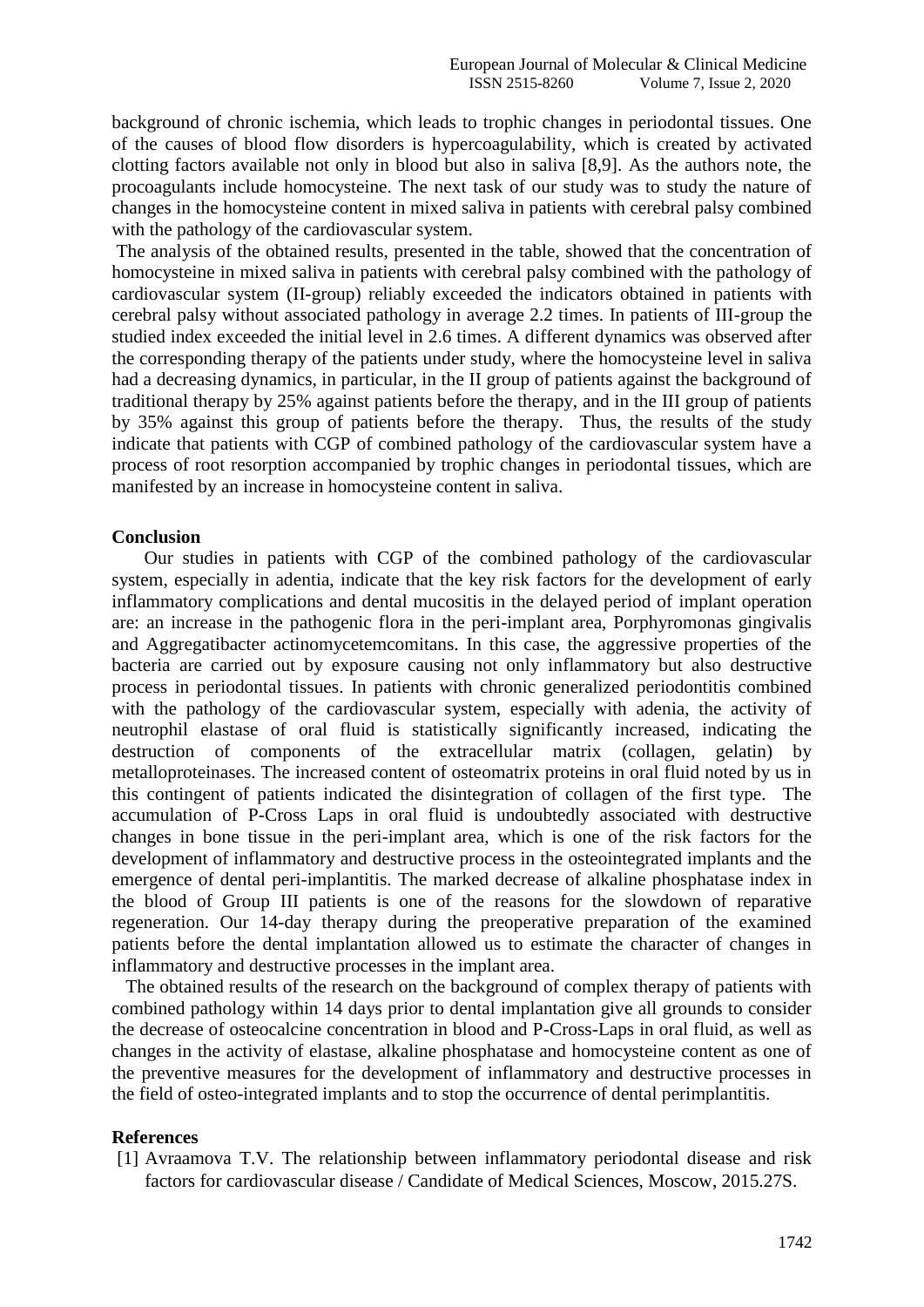- [2] Gudaryan A.A. Complex treatment of dental disease Periimplantita (in Russian) / A.A. Gudaryan, S.V. Shirinkin // Sciences of Europe.- 2016.- № 9(9). - Р.38-44.
- [3] Durnovo, E.A.; Klochkov, A.S.; Kazakov, A.V. Features of direct implantation after tooth extraction with foci of chronic odontogenic infection // Dentistry. 2013. №2 3. С. 88-90.
- [4] Zhelnin, E.V. Activity dynamics of acidic and alkaline phosphatase in oral fluid at outpatient and surgical accommodations for odontogenic inflammatory diseases of the jaw and complicated wisdom teething / E.V. Zhelnin // Successes of modern natural science. - 2015. - № 1. - С. 561-564.
- [5] Zubkova A.A. Epidemiological characteristics, clinical and laboratory manifestations and treatment of major dental diseases in patients with coronary heart disease / Candidate of Medical Sciences, Authoret, Voronezh, 2016, 25C.
- [6] Mashchenko I.S. Risk factors and prognostication of development of inflammatory complications and local secondary osteoporosis in bone structures of jaws at dental intraosseous implantation in healthy patients / I.S. Mashchenko, A.A. Gudaryan, S.V. Shirinkin // Medizhchnikov.-2013.-T.18.- № 1.-S.19-27.
- [7] Mashchenko, I.S. Modern approaches to the complex therapy of dental peri-implantitis (in Russian) / I.S. Mashchenko, A.A. Gudaryan, S.V. Shirinkin (in Russian) // Proc. of Intern. Clinical Medicine of Kazakhstan. -2015. -№4(38). - С.50-55.
- [8] Pinelis Yu.I., Malezhik M.S. Homocysteine, prokoagulant and fibrinolytic activity of blood and mixed saliva in elderly and senile people with chronic generalized periodontitis and coronary heart disease // Far Eastern Medical Journal, 2008, N 4. С.67- 69.
- [9] Tsybikova N.N., Tsybikov N.M. The effect of hyperhomocysteinemia on the hemostasis system // Thrombosis, hemostasis and rheology. 2007. Т.32. №4. С 9-13.
- [10] Axelrad, T.W. Bone morphogenetic proteins in orthopaedic surgery / T.W. Axelrad, T.A. Einhorn // Cytokine growth factor Rev. - 2009. - №20(5-6). - P. 481-488.
- [11] Khaydarov A.M.,Rizaev J.A. Fluoride Concentration in Water and Influence on Dental Diseases in Uzbekistan// World Healthcare Providers.2015 USA vol.6. №3 pp.4-6.
- [12] Khaydarov A.M. INFLUENCE OF ECOLOGICALLY UNFAVORABLE FACTORS ON THE CLINICAL AND FUNCTIONAL INDICES OF THE ORAL CAVITY OF CHILDREN // European science review № 7–8 рр. 76-78 Vienna • Prague 2017
- [13] Khaydarov A.M., Zamonova G.SH., Abdulazizov T.U., Bahramova F.N. TREATMENT OF CHRONIC GENERALIZED GINGIVITIS BY THE PREPARATION «STOMATITIS» // International Conference SCIENCE, RESEARCH, DEVELOPMENT PHILOLOGY, SOCIOLOGY AND CULTUROLOGY #5 Berlin 30- 31.05.2018 pp.195-197
- [14] Khaydarov A.M. Prevalence and of the dental caries in children living in the territory of ecological risk// International Conference Scientific Researches For Development Future: medicine and natural science San Francisco, California,USA 15.05.2018 pp. 30- 33
- [15] Khaydarov A.M., Muhamedov I.M. Biology of the oral cavity in children living in Chirchik city// JOURNAL OF RESEARCH IN HEALTH SCIENCE №1 2018 pp. 39-47
- [16] Khaydarov A.M., Tashkenbaeva I.U. Features Of Hormones In Oral Fluid In Children With Cerebral Palsy// International Journal Of Bio-Science and Bio-Tehnology №11 09.9.2019 pp.1-6